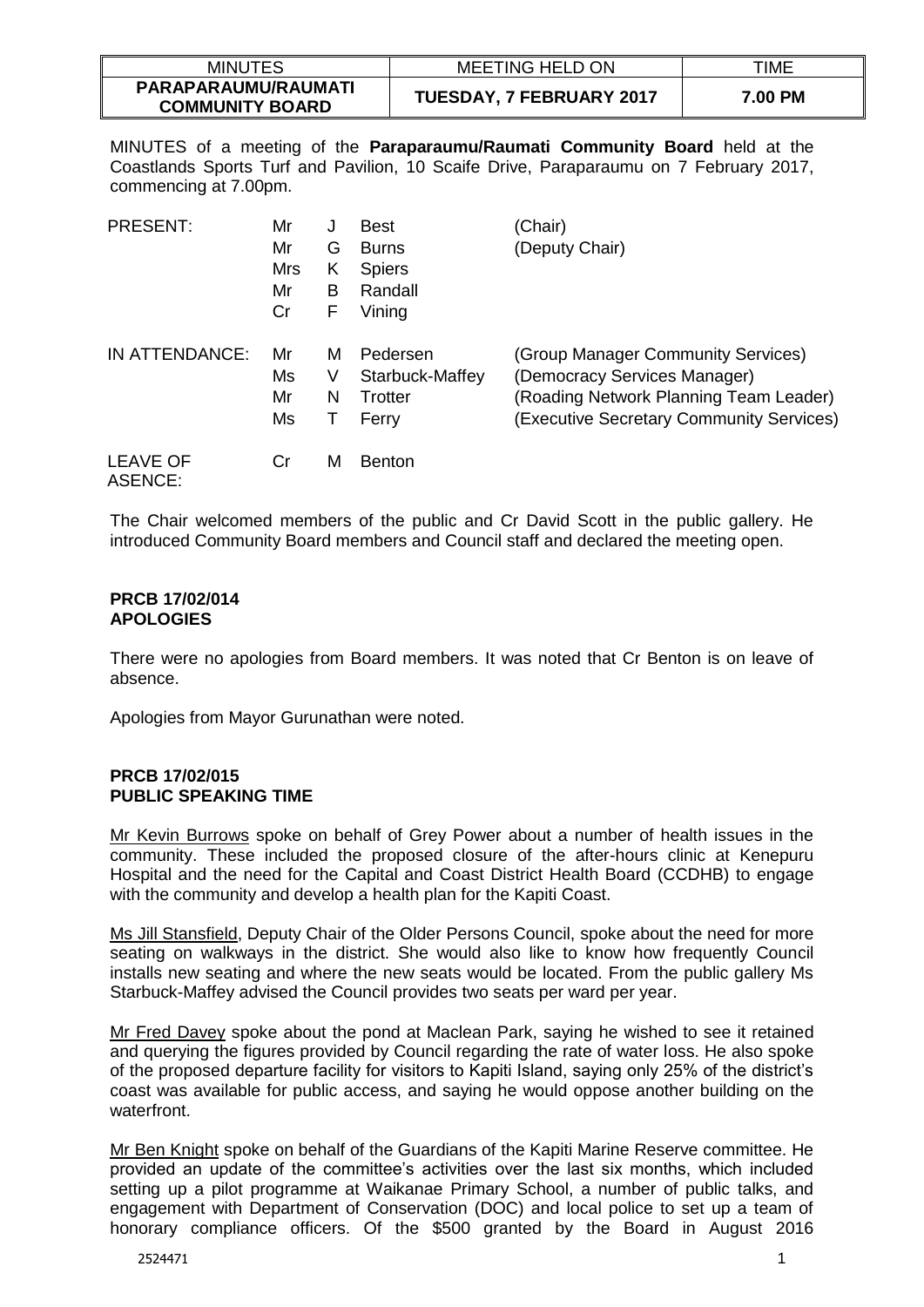| <b>MINUTES</b>                                | MEETING HELD ON                 | TIME    |
|-----------------------------------------------|---------------------------------|---------|
| PARAPARAUMU/RAUMATI<br><b>COMMUNITY BOARD</b> | <b>TUESDAY, 7 FEBRUARY 2017</b> | 7.00 PM |

approximately \$300 has been spent on meeting costs and the committee anticipates the balance will be spent over the next month or so. At that time a written accountability report would be provided.

Mr Karl Webber spoke about the webcam which has been set up on the Paekākāriki escarpment by the Groundtruth group. He said he would like to see similar cameras set up near the water tower on Riwai Street and also on sites on Kapiti Island, in order to monitor the Kapiti Marine Reserve. As well as monitoring the cameras could act as deterrents for potential poachers and would also enable visitors, boaties etc to monitor local conditions. A sub-committee of the Marine Reserve Committee has been set up to progress this initiative.

Mr Trevor Daniell congratulated the Council on the survey that had been organised following the earthquake in November 2016, but felt the survey should include noting the location of vulnerable people. He wanted the Council to resurrect the Welcome Packs which used to be provided to new residents and which should include information about tsunami zones. He also referred to the tsunami lines in Wellington.

Mr Bede Larissey is a business owner in Raumati South village and voiced his support for Mr Randall's suggestion that the Council's "shelved" Raumati business project be resurrected. It was noted there were five businesses represented at the Board meeting and Mr Larissey advised there were other business owners who were unable to attend the meeting but were keen to see progress on this matter.

Ms Eileen Jones spoke to the application for funding from the Paraparaumu Beach Bowling Club. She explained the dates of the national competitions are set by Bowling New Zealand and this year the date had been brought forward, which is why this grant application is inside the 12 month time period. She outlined the benefits of the bowling club to the community, which included opportunities for fitness and socialising for members. Also the bowling green and clubrooms are used by other community groups.

### **PRCB 17/02/016 CONSIDERATION OF APPLICATIONS FOR FUNDING (CS-17-111)**

Mr Randall declared an interest in the application from the Paraparaumu Beach Bowling Club and confirmed he would not be participating in discussion or voting on this item.

# **MOVED (Spiers/Burns)**

**That the Paraparaumu/Raumati Community Board grants the Paraparaumu Beach Bowling Club \$500 (excluding GST) to assist with the cost to compete in the National Interclub Playoffs, being held in Auckland commencing 3 March 2017.**

# **CARRIED**

It was noted that Mr Randall abstained from voting.

### **MOVED (Spiers/Randall)**

**That the Paraparaumu/Raumati Community Board grants the Kapiti Community Patrol \$500 to assist with the cost of livery and reflective safety markings for the Patrol's new vehicle.**

### **CARRIED**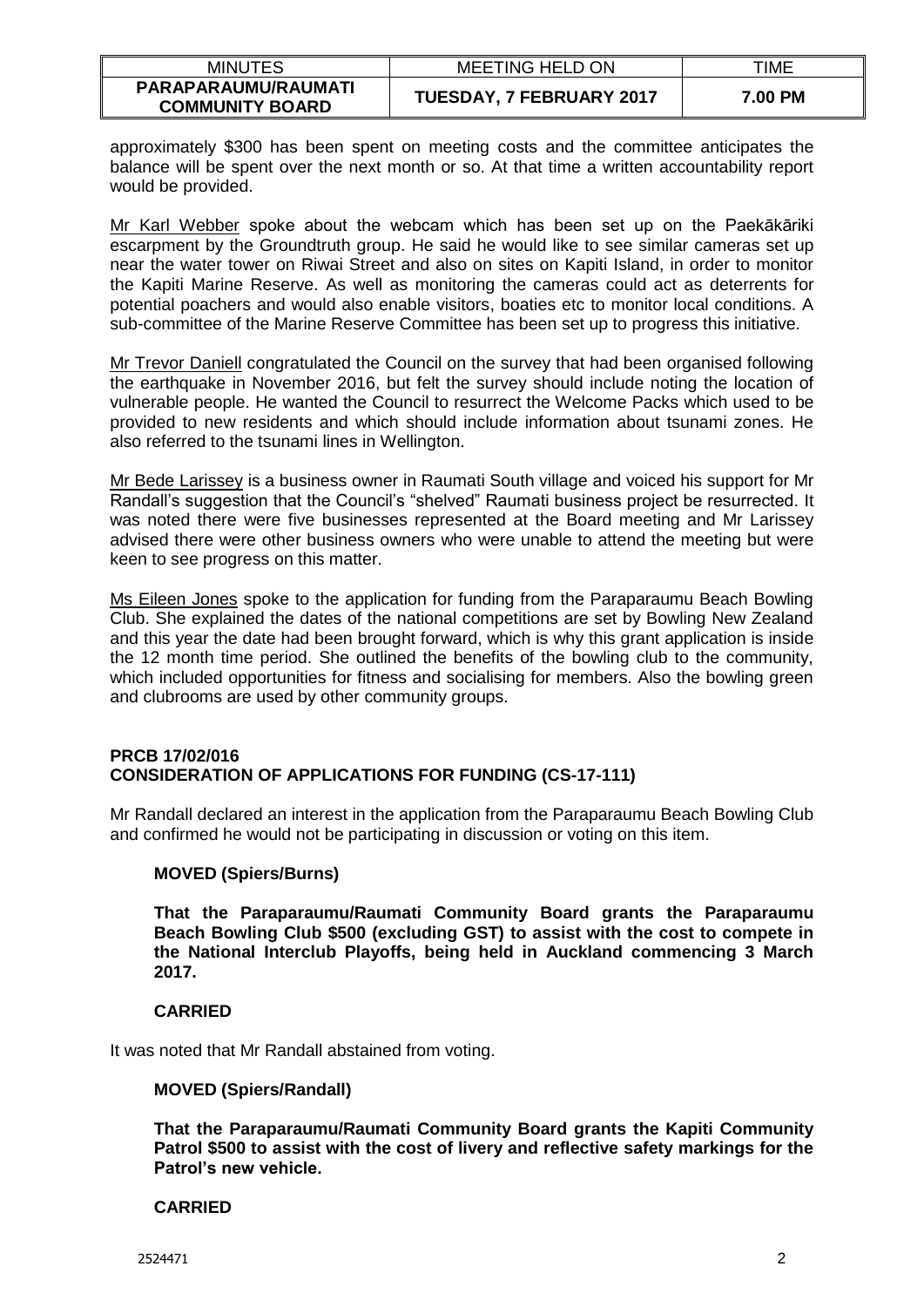| <b>MINUTES</b>                                | <b>MEETING HELD ON</b>          | TIME    |
|-----------------------------------------------|---------------------------------|---------|
| PARAPARAUMU/RAUMATI<br><b>COMMUNITY BOARD</b> | <b>TUESDAY, 7 FEBRUARY 2017</b> | 7.00 PM |

### **PRCB 17/02/017 MEMBERS BUSINESS**

### **(a) Responses To Public Speaking**

Mr Burrows was advised a meeting to discuss community health issues had been set up for 22 March. Mrs Spiers confirmed she had been in touch with Mr Burrows about the meeting.

Ms Stansfield confirmed her question about the frequency/location of new seating had been answered and said she wanted to ensure a two-way conversation continues.

Mr Davey was advised the water loss in the Maclean Park pond had been measured by meter, during a two week period in September 2016. The Chair reminded Mr Davey of the Maclean Park consultation which is underway until 20 February 2017.

Mr Daniell was advised there were difficulties in maintaining a register of vulnerable people and this reiterated the need for everyone to get to know their neighbours. The Board asked staff to find out why the Council had stopped providing welcome packs to new residents.

Mr Larissey was advised the matter he spoke of was on the agenda for discussion at tonight's meeting.

Mr Knight and Mr Webber were thanked for the updates provided and the Board confirmed their support of the group's activities.

### **PRCB 17/02/018 NOTICE OF MOTION**

Mr Randall spoke to the proposed resolution which he had made as a result of:

- submissions he had received from local business owners;
- the Performing Arts Centre currently under construction; and
- the newly-printed Kapiti Business Guide which refers to the Raumati village as 'boutique shops'.

Mr Randall said he believed some of the funds currently allocated to town centre works in Paraparaumu and Waikanae should be diverted to the upgrade of the Raumati village area.

### MOVED (Randall/Burns)

That the Paraparaumu/Raumati Community Board request Council staff to resume the historic work regarding the Raumati Beach Town Centre Enhancement Project. This work should include reducing vehicle speed, creating a one way street, installation of outdoor tables, street parking and any other ideas that the businesses, landlords or Council may suggest.

Ms Vining suggested amending the wording "…and any other ideas…" to "…or any other ideas", which Mr Randall agreed to.

As part of their discussion Board members encouraged interested business owners to make submissions to the Council's annual plan process regarding the diversion of funds to this project. Board members then discussed the level of detail outlined in the resolution.

A further amendment was moved: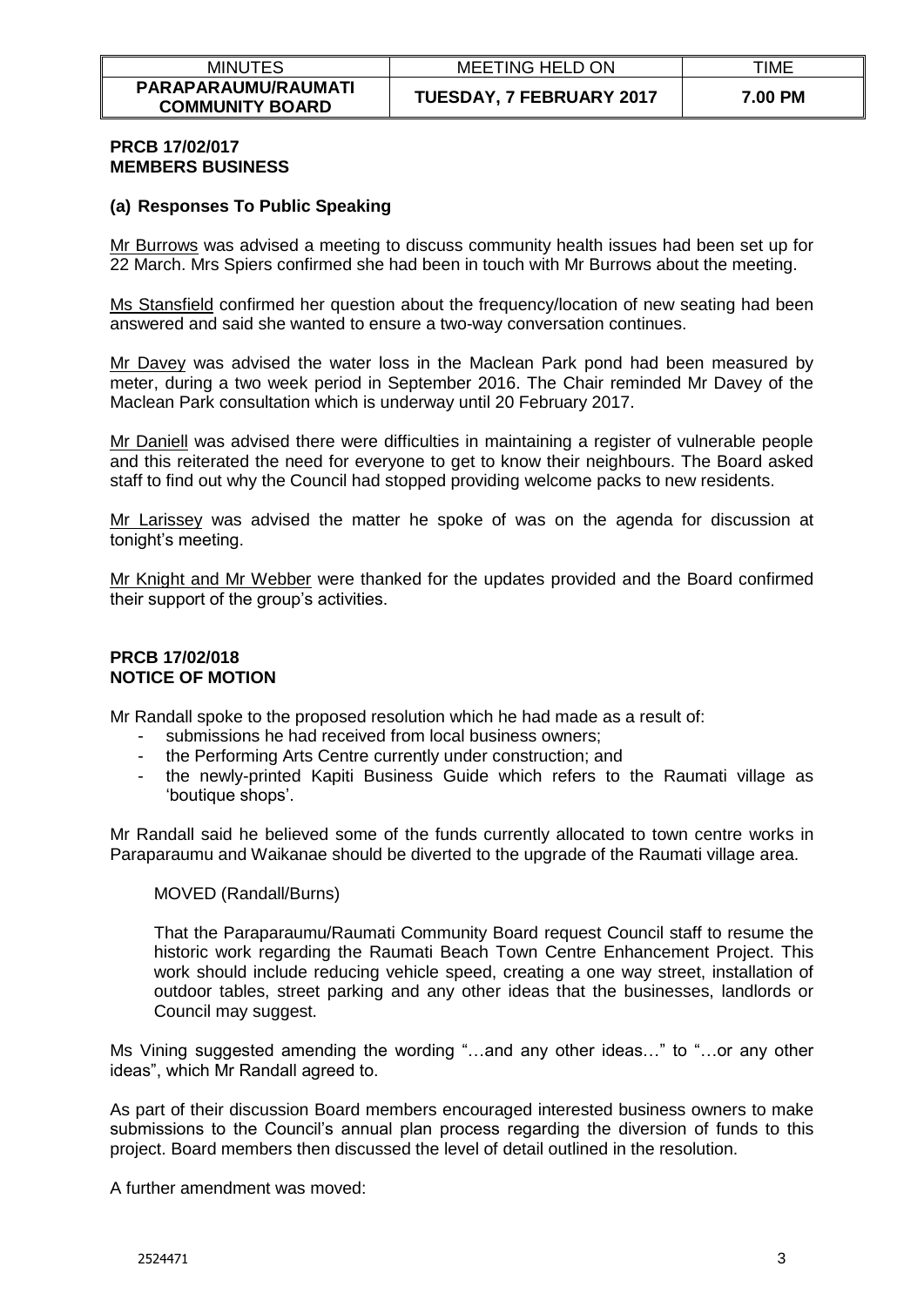| <b>MINUTES</b>                                | <b>MEETING HELD ON</b>          | TIME    |
|-----------------------------------------------|---------------------------------|---------|
| PARAPARAUMU/RAUMATI<br><b>COMMUNITY BOARD</b> | <b>TUESDAY, 7 FEBRUARY 2017</b> | 7.00 PM |

MOVED (Best/Vining)

That the Paraparaumu/Raumati Community Board recommends that Council resumes work on the Raumati Beach Town Centre Enhancement Project.

LOST

The proposed amendment was lost and the original motion became the substantive motion.

A further amendment was suggested, to remove the word "staff" from the motion, which Mr Randall agreed to. The motion was put.

# **MOVED (Randall/Burns)**

**That the Paraparaumu/Raumati Community Board request Council to resume the historic work regarding the Raumati Beach Town Centre Enhancement Project. This work should include reducing vehicle speed, creating a one way street, installation of outdoor tables, street parking or any other ideas that the businesses, landlords or Council may suggest.** 

# **CARRIED**

The Chair explained the resolution would go to the Council as a recommendation from the Board and the Council would vote in support of the resolution or not. Board members suggested business owners could either attend the Council meeting to speak during public speaking or they could nominate someone to attend the meeting and speak on their behalf.

*The meeting adjourned at 8.16pm and reconvened at 8.28pm.* 

# **PRCB 17/02/017 MEMBERS BUSINESS (CONTINUED)**

### **(b) Leave of Absence**

No leave of absence was requested.

### **(c) Matters of an Urgent Nature**

There were none.

# **(d) Declarations of Interest**

As previously noted Mr Randall declared an interest in the Paraparaumu Beach Bowling Club and abstained from voting on the club's grant application.

# **PRCB 17/02/019 PROHIBITION OF PARKING AT HUDSON PLACE AND MAZENGARB ROAD, PARAPARAUMU (IS-16-110)**

Mr Trotter, Council's Roading Network Planning Team Leader, reiterated the report had been required as the result of a resource consent condition issued by an independent hearing commissioner.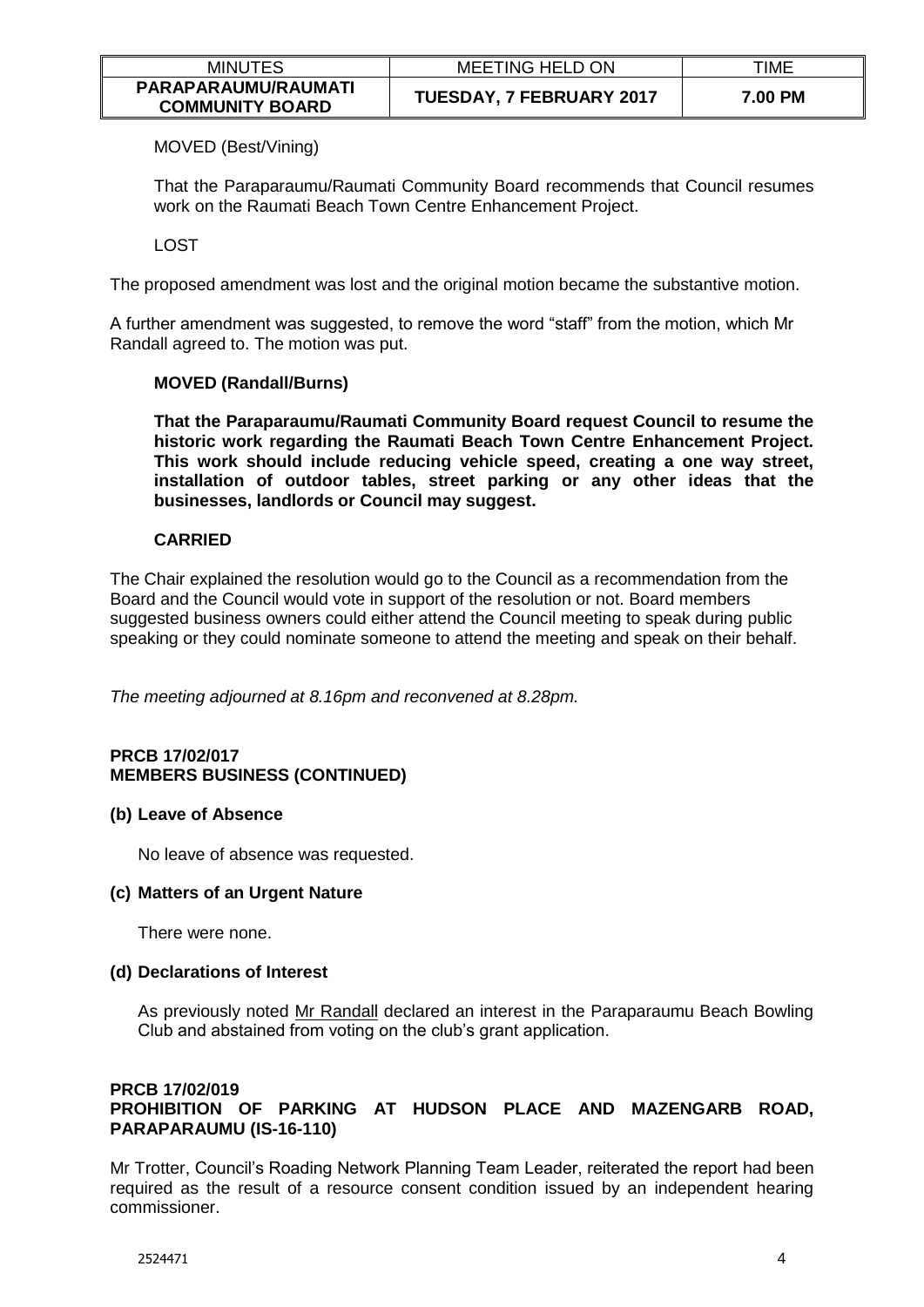| <b>MINUTES</b>                                | <b>MEETING HELD ON</b>          | TIME    |
|-----------------------------------------------|---------------------------------|---------|
| PARAPARAUMU/RAUMATI<br><b>COMMUNITY BOARD</b> | <b>TUESDAY, 7 FEBRUARY 2017</b> | 7.00 PM |

Mr Randall expressed a number of concerns including the narrowness of the street and the high volume of vehicles that will need to enter, turn/reverse and exit from the facility. He felt it was a dangerous situation and requested his concerns be recorded.

# **MOVED (Vining/Spiers)**

**That the Paraparaumu/Raumati Community Board approves:**

- **a) The installation of broken yellow line road markings on the south eastern side of Hudson Place which prohibit parking on Hudson Place for a distance of 100m south west of the intersection of Hudson Place and Mazengarb Road. As shown in in Appendix 1 of report IS-16-1948.**
- **b) The installation of broken yellow line road markings on the south western side of Mazengarb Road, which prohibits parking on Mazengarb Road for a distance of 30 metres south east of the intersection of Hudson Place and Mazengarb Road. As shown in Appendix 1 of report IS-16-1948.**

# **CARRIED**

A division was requested:

- For the motion: Cr Vining, Mr Best and Mrs Spiers;
- Against the motion: Mr Randall and Mr Burns.

### **PRCB 17/02/020 ADOPTION OF STANDING ORDERS FOR MEETINGS OF COMMUNITY BOARDS 2016- 2019 TRIENNIUM (CORP-17-107)**

Ms Starbuck-Maffey, Manager Democracy Services, spoke to the report. In response to questions from Board members she advised:

- She did not have exact numbers on how many Councils had agreed to the revised Standing Orders; she was unaware of any Councils who had declined them
- The revision had been carried out by Local Government New Zealand in response to repeated requests from the sector who stated that parts of the Standing Orders were unclear, also amendments were required to reflect changes in technology

Cr Vining noted that the Community Boards Executive Committee had requested a template be developed which is more suitable for community board use.

# **MOVED (Randall/Burns)**

**That the revised Standing Orders for the 2016-2019 Triennium be left to lie on the table for consideration at the next Paraparaumu/Raumati Community Board meeting.** 

# **CARRIED**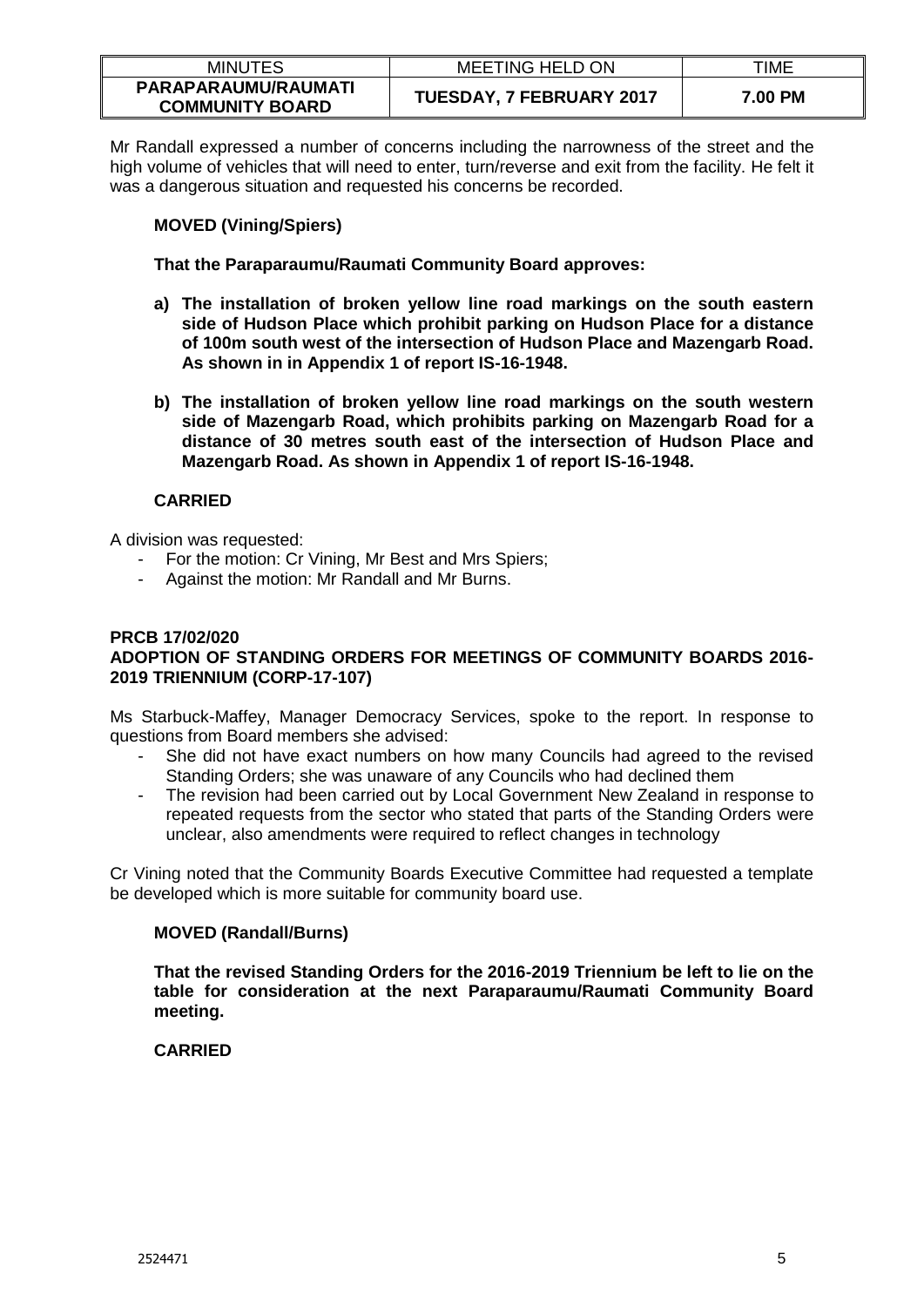| <b>MINUTES</b>                                | <b>MEETING HELD ON</b>   | TIME    |
|-----------------------------------------------|--------------------------|---------|
| PARAPARAUMU/RAUMATI<br><b>COMMUNITY BOARD</b> | TUESDAY, 7 FEBRUARY 2017 | 7.00 PM |

#### **PRCB 17/02/021**

**COMMUNITY BOARD TRAINING OPTIONS 2016-17 – ATTENDANCE AT COMMUNITY BOARDS' CONFERENCE 2017 (CORP-17-108)**

Ms Starbuck-Maffey spoke to the report.

#### **MOVED (Spiers/Vining)**

**That the Paraparaumu/Raumati Community Board approves the attendance of Bernie Randall and Guy Burns at the New Zealand Community Board Conference in Methven on 12 -13 May 2017.**

**That the Board Chair is authorised to appoint another delegate in the event that the original nominee cannot attend.**

**That the delegate/s will provide in a timely fashion written reports on their experience for publication in the Elected Members' Bulletin.** 

#### **CARRIED**

Board members thanked Ms Starbuck-Maffey for her ongoing help and support.

# **PRCB 17/02/022 CONFIRMATION OF MINUTES: 22 NOVEMBER 2016**

#### **MOVED (Spiers/Vining)**

**That the minutes of the Paraparau/Raumati Community Board dated 22 November 2016 be accepted as a true and accurate record.**

**CARRIED**

### **PRCB 17/02/023 MATTERS UNDER ACTION**

#### Setting up a Health Advisory Group on the Kapiti Coast

Mrs Spiers advised she had been asked by Mayor Gurunathan to put together a group of people who work in the grass roots health sector in Kapiti. The intent was that this local health advisory group would identify current issues and liaise with the CCDHB. A meeting had been scheduled for 22 March 2017 from 1pm – 3pm, in the Council Chambers. Ms Vining advised that she would provide Council with regular updates.

### MOVED (Randall/Spiers)

That this meeting of the Paraparaumu/Raumati Community Board will write to the Capital and Coast District Health Board stating that there needs to be extensive consultation with the Kapiti community on the pending closure of the after-hours clinic at Kenepuru Hospital.

Ms Vining suggested amending the word "pending" to "proposed", which Mr Randall agreed to.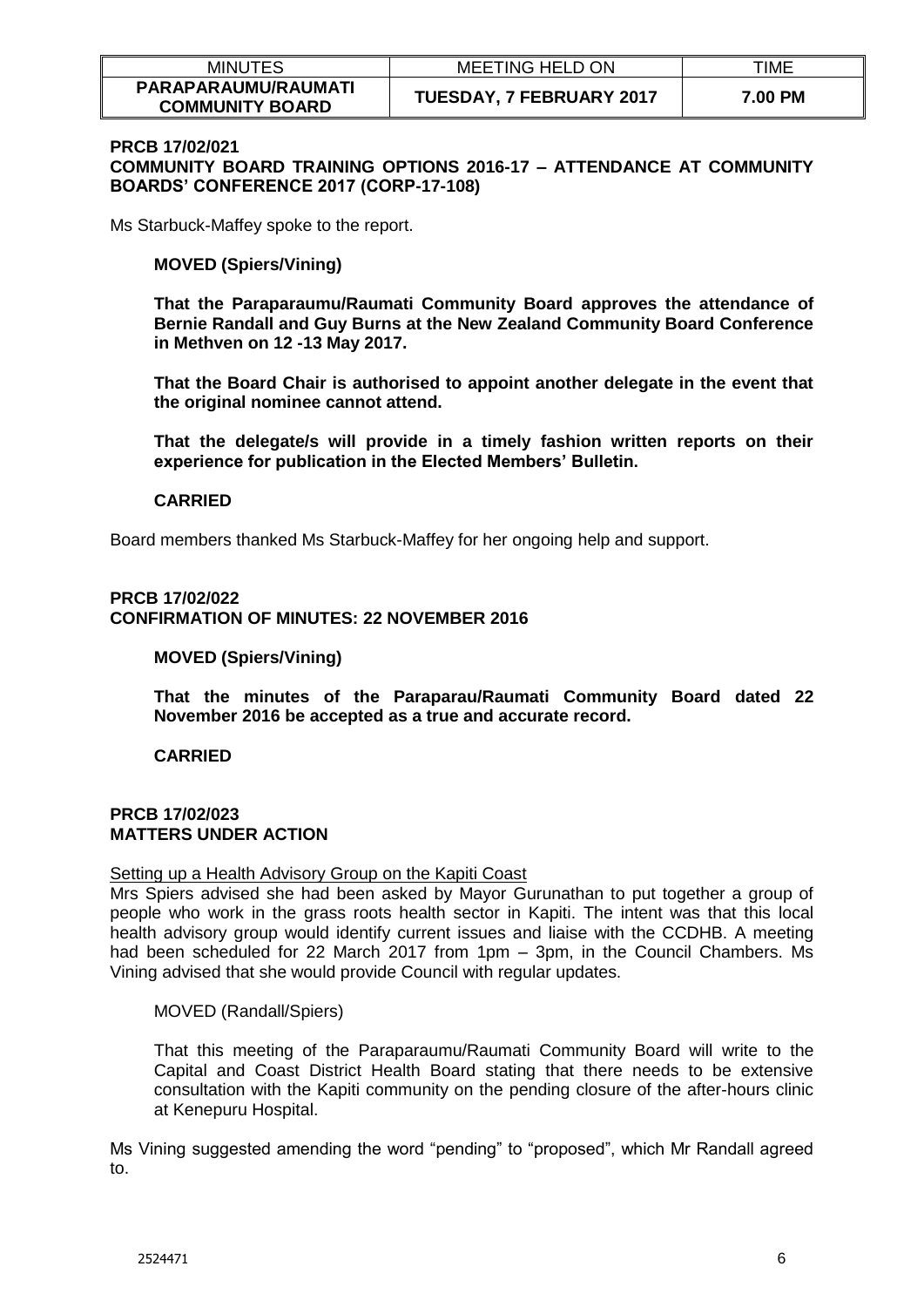| <b>MINUTES</b>                                | <b>MEETING HELD ON</b>          | TIME    |
|-----------------------------------------------|---------------------------------|---------|
| PARAPARAUMU/RAUMATI<br><b>COMMUNITY BOARD</b> | <b>TUESDAY, 7 FEBRUARY 2017</b> | 7.00 PM |

# **MOVED (Randall/Spiers)**

**That this meeting of the Paraparaumu/Raumati Community Board will write to the Capital and Coast District Health Board stating that there needs to be extensive consultation with the Kapiti community on the proposed closure of the afterhours clinic at Kenepuru Hospital.** 

# **CARRIED**

### M2PP Water Tank Reuse

It was noted a second water tank had now been donated and the Board agreed a further thank you letter should be sent to the Alliance. It was suggested this could also be a topic for a media release.

#### Raumati Road Corridor Work

There was no further update or discussion on this item.

### Safety Concerns on Ruapehu Street

With all planned works completed it was agreed this item could be removed from the register.

#### Plantings at Poplar Avenue

There was no further update. It was noted a State Highway 1 revocation meeting was coming up.

### Basketball Court at Kaitawa Reserve

The Chair advised that staff were investigating noise mitigation methods for the basketball court and he would seek a further update when he next meets with Alison Law, Council's Parks and Recreation Manager. From the public gallery, Mr Palmer said he had been advised there will be further trees planted in the area. Mr Pedersen confirmed there had been no decision made to relocate the court.

# Redevelopment of the Raumati pool building

The Chair noted that the Board's submission to the Annual Plan process included the request that planning for this redevelopment go ahead as scheduled.

### Performing Arts Centre

Mr Randall asked if Board members could be informed of the details of the funding agreement between the Council and Kapiti College, before that information goes out to the public. Mr Pedersen agreed to inform Board members as soon as the agreement had been approved by Council.

### Development of Otaraua Park

Board members asked for further information to be circulated regarding the family event planned for March 2017.

### Reduced Speed through Raumati South Village

Mrs Spiers advised she had recently attended an Alliance meeting where a number of changes to speed limits were agreed, and asked why the Council was unable to do the same. Ms Vining agreed to take the question to the Council meeting on 2 March 2017 if there was no answer available before then. Board members expressed concern that this matter had been on the Matters Under Action register for five years with no progress made.